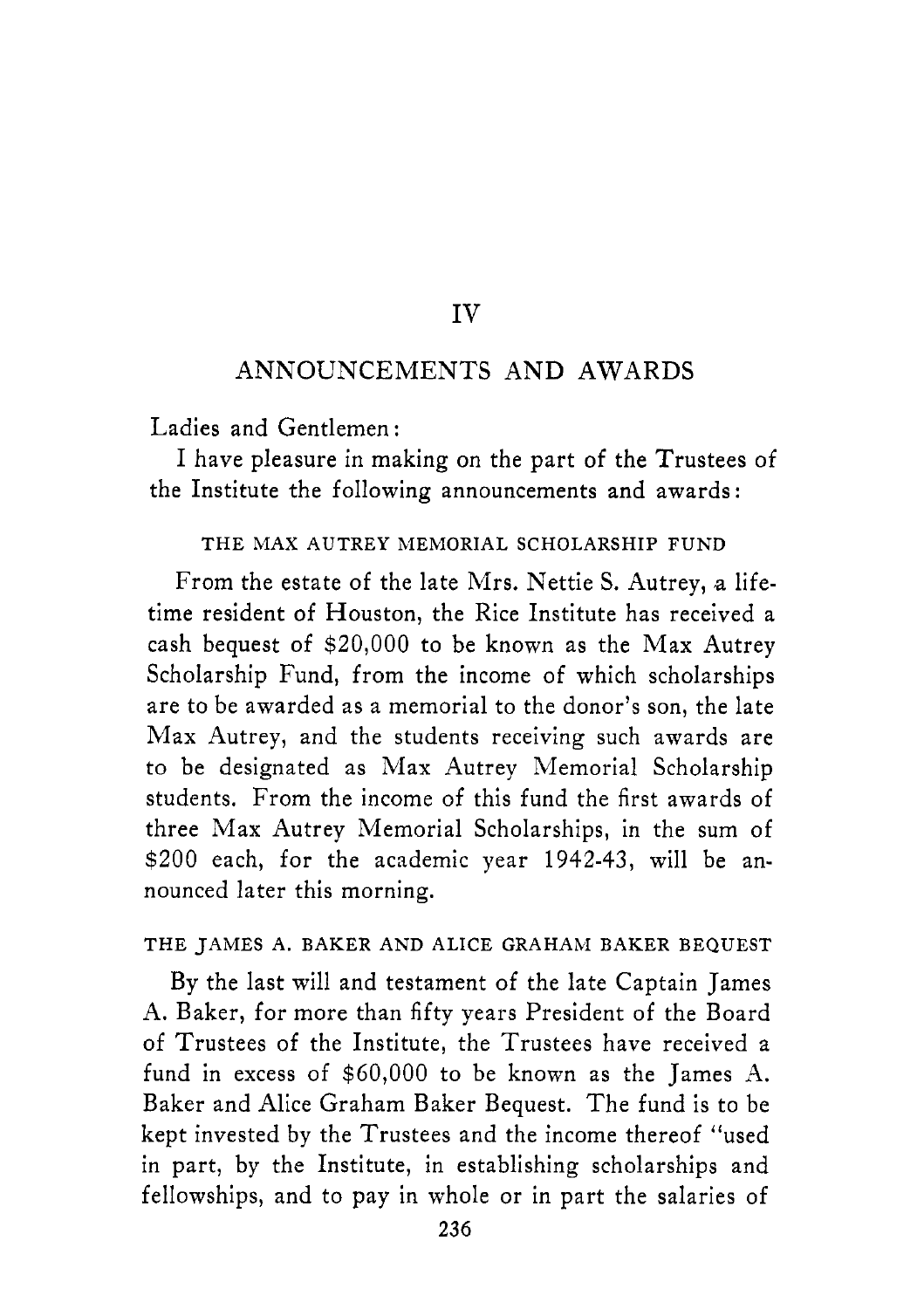its professors, teachers and lecturers, and in the payment of annual prizes to the students to stimulate their interest in their work." The first awards from the income of the James A. Baker and Alice Graham Baker Bequest will be made for the academic year 1943-44 and announced at the commencement exercises of 1943. These first awards will consist of two graduate fellowships, each bearing a stipend of *\$750.* 

### THE COLLEGE WOMEN'S CLUB FUND OF THE RICE INSTITUTE

In January of this year the Trustees of the Institute received from the College Women's Club of Houston a check for \$5,000 for the endowment of a fund to be known as the College Women's Club Fund of the Rice Institute, to be held in trust by the Trustees and kept invested by them. From the income of this fund an award is to be made annually to some woman senior at Rice whom the President of the Institute and his committee may select as an outstanding student, to be used by her in working on her master's degree, either at Rice or some university of the same rank. The first award, in the sum of \$175, of a scholarship from the College Women's Club Fund will be made for the academic year 1943-44, and announced at the commencement exercises of 1943.

## THE CATHERINE WITHERS ROPER AND BENJAMIN E. ROPER MEMORIAL FUND

The late Mary Withers Roper has bequeathed to the Rice Institute the residue of her estate in a sum in excess of \$11,000 as a memorial to her mother and father, Catharine Withers Roper and Benjamin E. Roper, pioneering contemporaries of the Founder of this institution. Only the income of this fund may be expended and the principal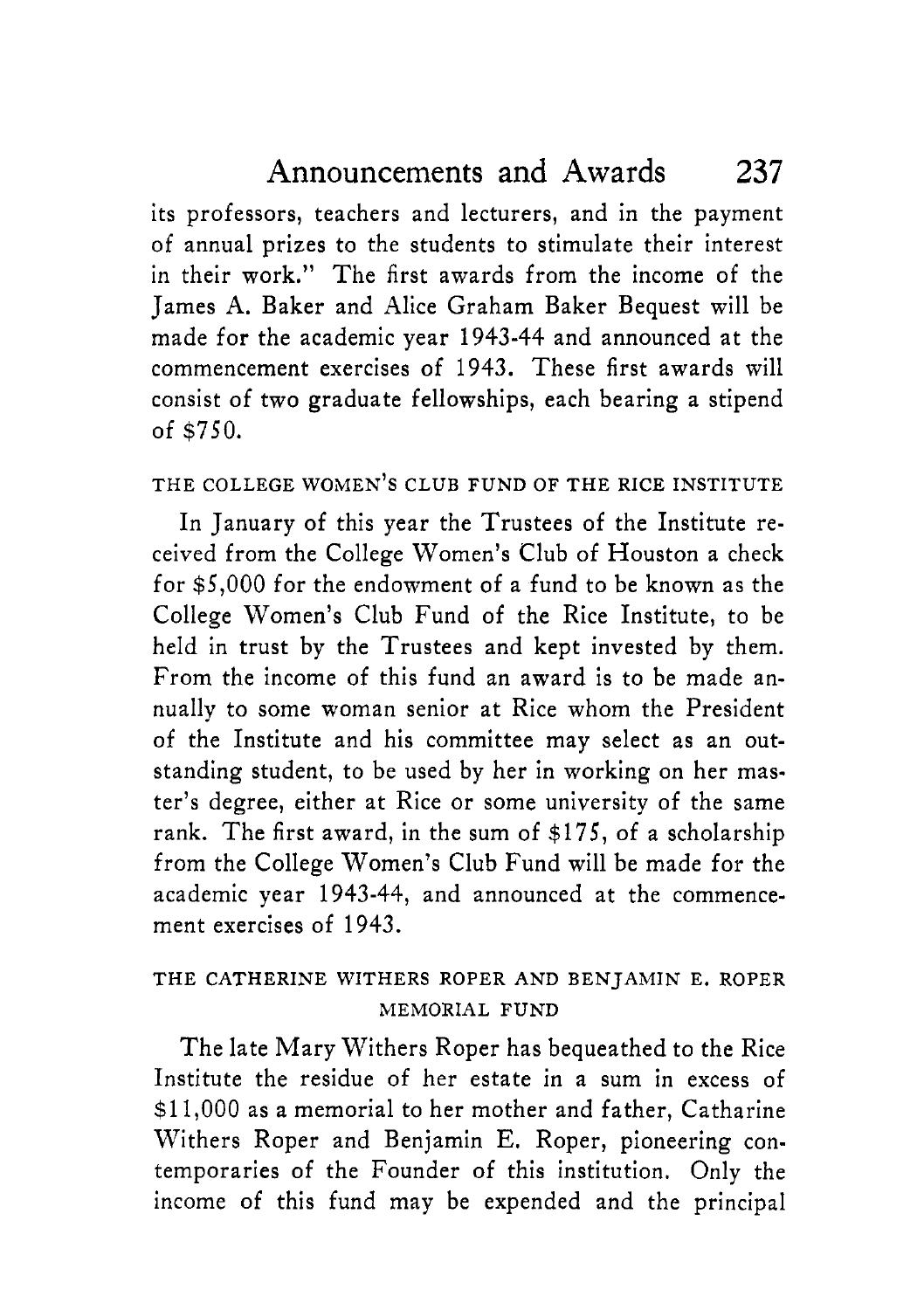# 238 Twenty-Seventh Annual Commencement

thereof is to be kept intact in the permanent endowment fund of the Institute. Miss Roper passed away at the advanced age of eighty-four years. She began teaching very early in life, and at the time of her retirement a few years ago she had spent an active life of sixty years in teaching in the schools of this vicinity. Through this memorial there become associated in perpetuity the family names of two long lives that were lived for the children of others. The first award from the income of the bequest of Miss Mary Withers Roper mill be made for the academic year 1943-44. The award will be a graduate fellowship carrying a stipend of *\$750.* 

We acknowledge gratefully several other special gifts received during the current academic year:

From the Eastman Kodak Company a gift of *\$750* to the Rice Institute for one of the fellowships that company is awarding to the departments of chemistry of several universities and colleges of the country for the academic year 1942-43 ;

From the Houston Chapter of the American Petroleum Institute a gift of \$100 for a scholarship for the academic year 1942-43 available to a Junior Engineering student conditioned on class standing, extracurricular activities, and his enrollment for the fall semester of his Senior year;

From the Semper Fidelis Club of Houston, a group of friends of the late Professor Stockton Axson, a further memorial gift of \$125 for the purchase of books in the field of his intellectual interests ;

From the Owen Wistar Literary Society of the Institute the sum of \$100 in continuation of a series of donations made for the purchase of books on American History; and

From the Rally Club of the Institute a further gift of *\$50*  for the purchase of books for the Library.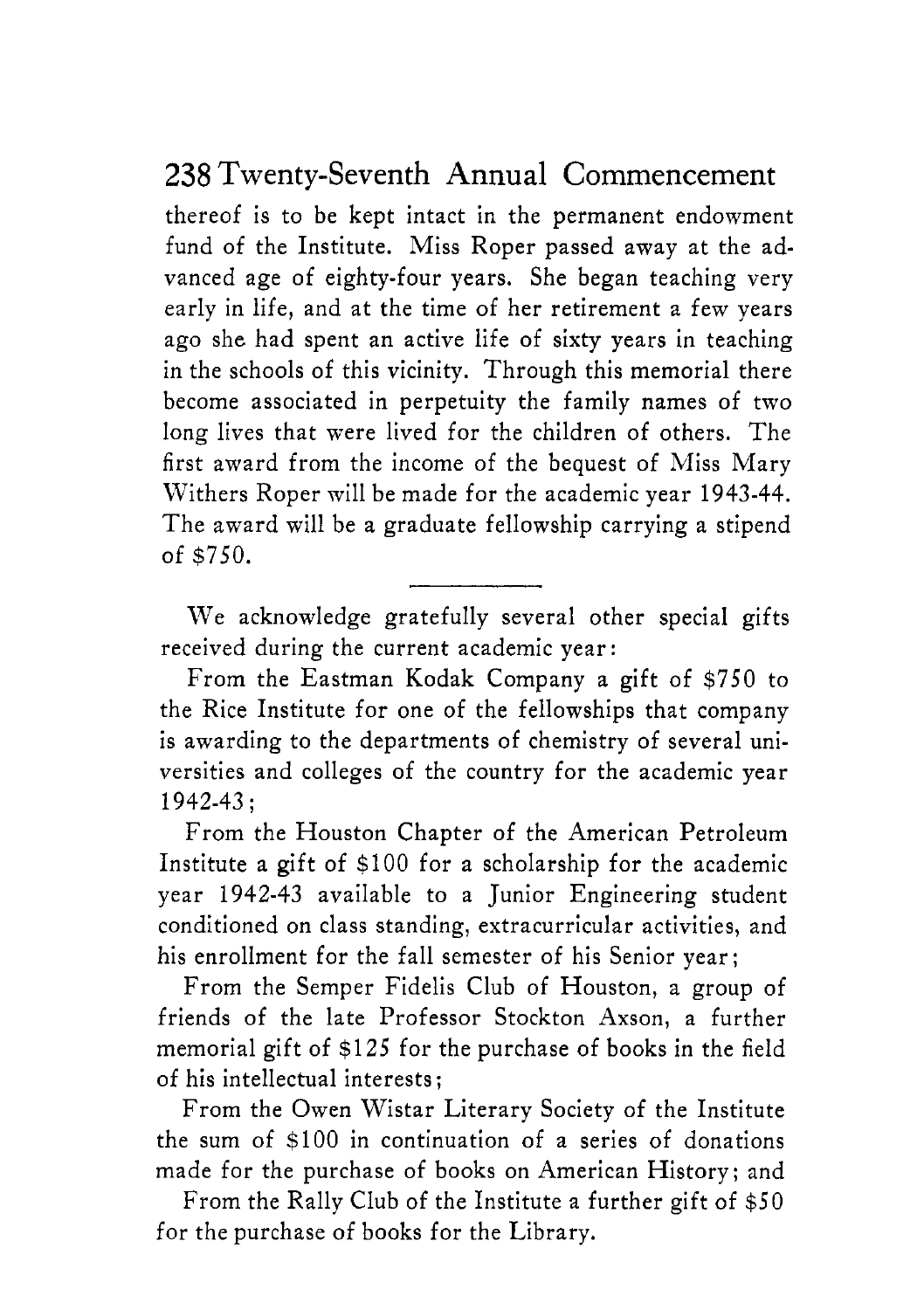# Announcements and Awards 239

For all these generous and opportune gifts we thank God, take courage, and go forward.

I have now the privilege of announcing the awards of scholarships for the coming academic year **1942-43,** and in the order of the founding of the several scholarships and awards :

SCHOLARSHIPS AWARDED FOR **1942-43** 

#### THE GRAHAM BAKER STUDENT

Jess Balsor Bessinger, Jr., **'43** 

### HONORABLE MENTION FOR THE GRAHAM BAKER STUDENTSHIP

#### (alphabetical)

Mary Olivia Fuller, '43 Louise Edwina Hodges, **'43 '44**  Jessica Levinson, **'43**  Katherine Anne Read, **'43 '43**  Nelson James Terrell, Jr., Marjorie Tillman Walker,

#### THE HOHENTHAL SCHOLARS

(alphabetical)

| Peggy Bentz, '44         | Henry Charles Geller, '44  |
|--------------------------|----------------------------|
| Patricia McAlpin Crady,  | Mary Clarke Jarvis, '45    |
| 143                      | Mose Allen Treadwell, Jr., |
| Willard Boynton Everett, | 143                        |
| Jr., '44                 |                            |

THE SCHOLAR OF THE JOHN MCKNITT ALEXANDER CHAPTER DAUGHTERS OF THE AMERICAN REVOLUTION Mary Elizabeth Baxter, **'44** 

THE AXSON CLUB'S ELLEN AXSON WILSON SCHOLAR Ann Tuck, **'43**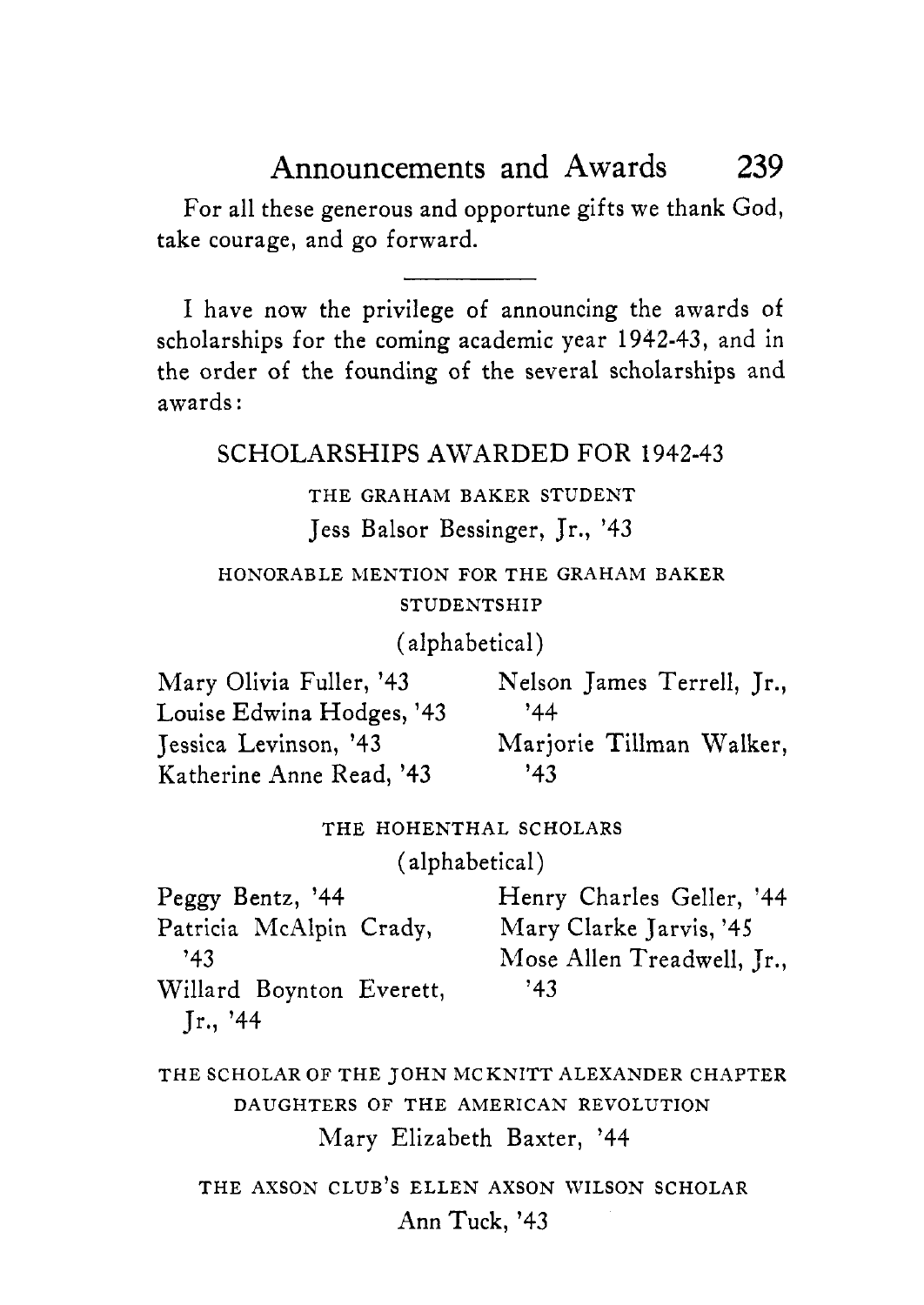## **240** Twenty-Seventh Annual Commencement

THE ELIZABETH BALDWIN LITERARY SOCIETY SCHOLAR Patricia Mae Nyberg, **'43** 

THE PALLAS ATHENE LITERARY SOCIETY SCHOLAR Inez Benson, **'43** 

THE DANIEL RIPLEY SCHOLARS (alphabetical) John Brown Mackenzie, William Delany Walker, Jr., **'45** Jr., **'45** 

> THE JUNIOR ENGINEERING SCHOLAR James Benjamin Walker, **'43**

> > THE EDITH RIPLEY SCHOLARS (alphabetical)

Laura Louise Peden, **'43**  Betty Jane Fagan, **'44** Mary Aileen Norton, **'44** 

> THE MARY PARKER GIESEKE SCHOLAR Stanley F. N. Dolch, Jr., **'45**

THE THOMAS AUBREY DICKSON AND PAULINE MARTIN DICKSON SCHOLAR Andrew Louis Hahn, **'45** 

THE FRIENDS OF RICE SCHOLARS (alphabetical) Clayton Henderson, **'45** John Cabot McDonald, Jr., **'43**  Francis Julius Shirocky, **'45** 

> THE CHAPMAN-BRYAN MEMORIAL SCHOLAR Katherine Martha Fischer, **'44**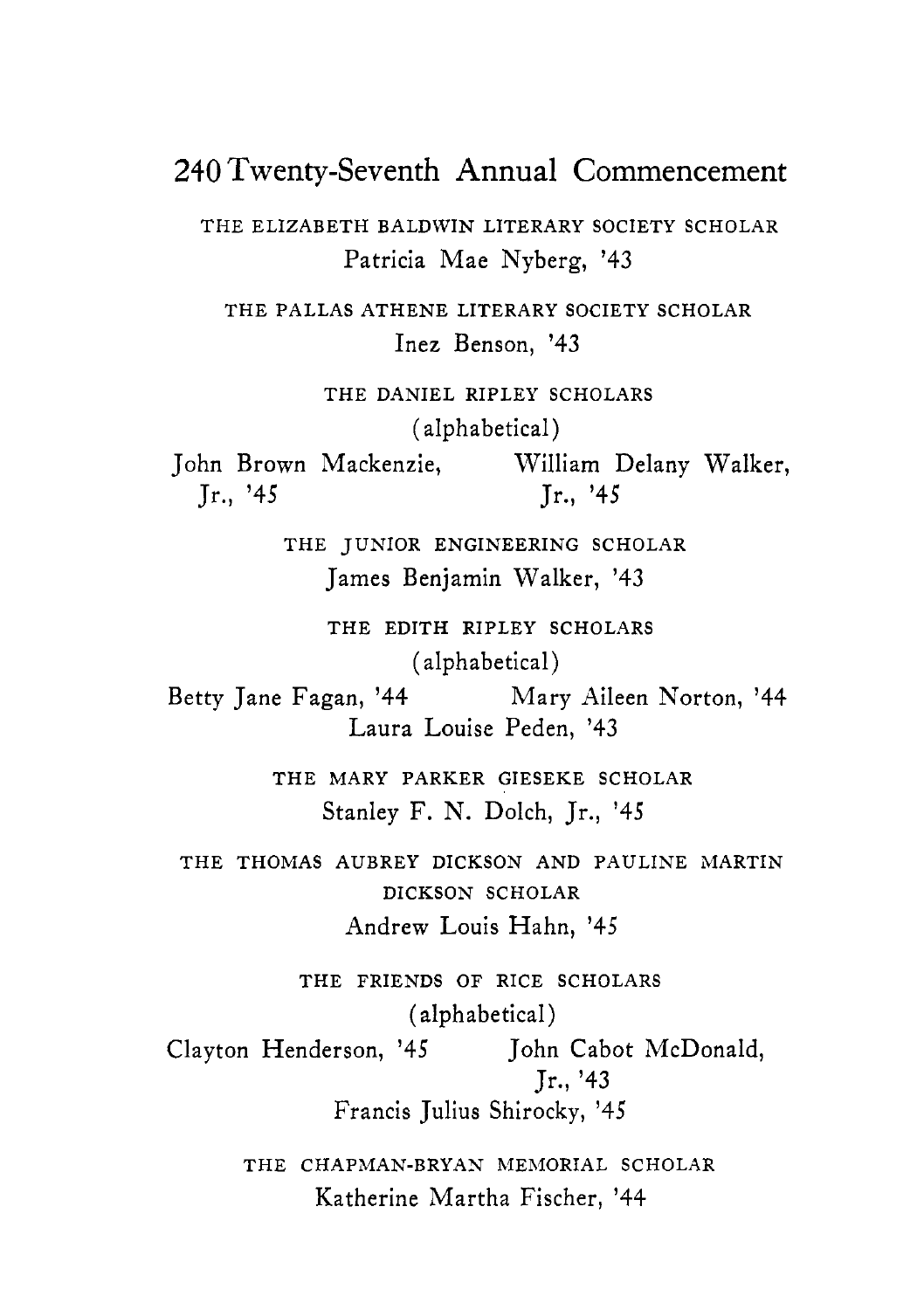# Announcements and Awards 241

THE LADY WASHINGTON TEXAS CENTENNIAL AWARD Opal Lavonne Smith, **'43** 

THE AXSON CLUB'S KATIE B. HOWARD SCHOLAR Elizabeth Ann Anderson, **'44** 

> THE SAMUEL **S.** ASHE SCHOLAR Thomas Hezekiah Mott, Jr., **'44**

THE ENGINEERING ALUMNI SCHOLAR Robert Dilworth Bonner, **'43** 

THE THOMAS R. FRANKLIN AND JULIA H. FRANKLIN SCHOLARS

(alphabetical)

| Everett Hastings Badger,                    | Larry Hermes, '44<br>Kathleen Kelley, '43 |  |
|---------------------------------------------|-------------------------------------------|--|
| Jr., '43<br>Henry Ernest Baumgarten,<br>143 | H. Raymon Livingston,<br>'45              |  |
| Gordon Lake Bushey, '43                     | Robert Fearn Lusk, Jr., '44               |  |
| William Lamar Davis,                        | William Markham                           |  |
| Jr., '44                                    | McCardell, '44                            |  |
| Arthur L. Draper, '44                       | Barbara Cecile Morrisey,                  |  |
| Meador Dean Francis, '44                    | 143                                       |  |
| Richard Colt Goodson, '45                   | June Adele Riesenberg, '43                |  |
| George Harold Hacke, '44                    | Jessie Juanita Ross, '43                  |  |
| Katharine Louise Wakefield, '44             |                                           |  |
| THE "R" ASSOCIATION SCHOLAR                 |                                           |  |
| Robert Edward Tresch, '43                   |                                           |  |
| THE PRE-MEDICAL SOCIETY SCHOLAR             |                                           |  |
| Ralph Vernon Ford, '44                      |                                           |  |